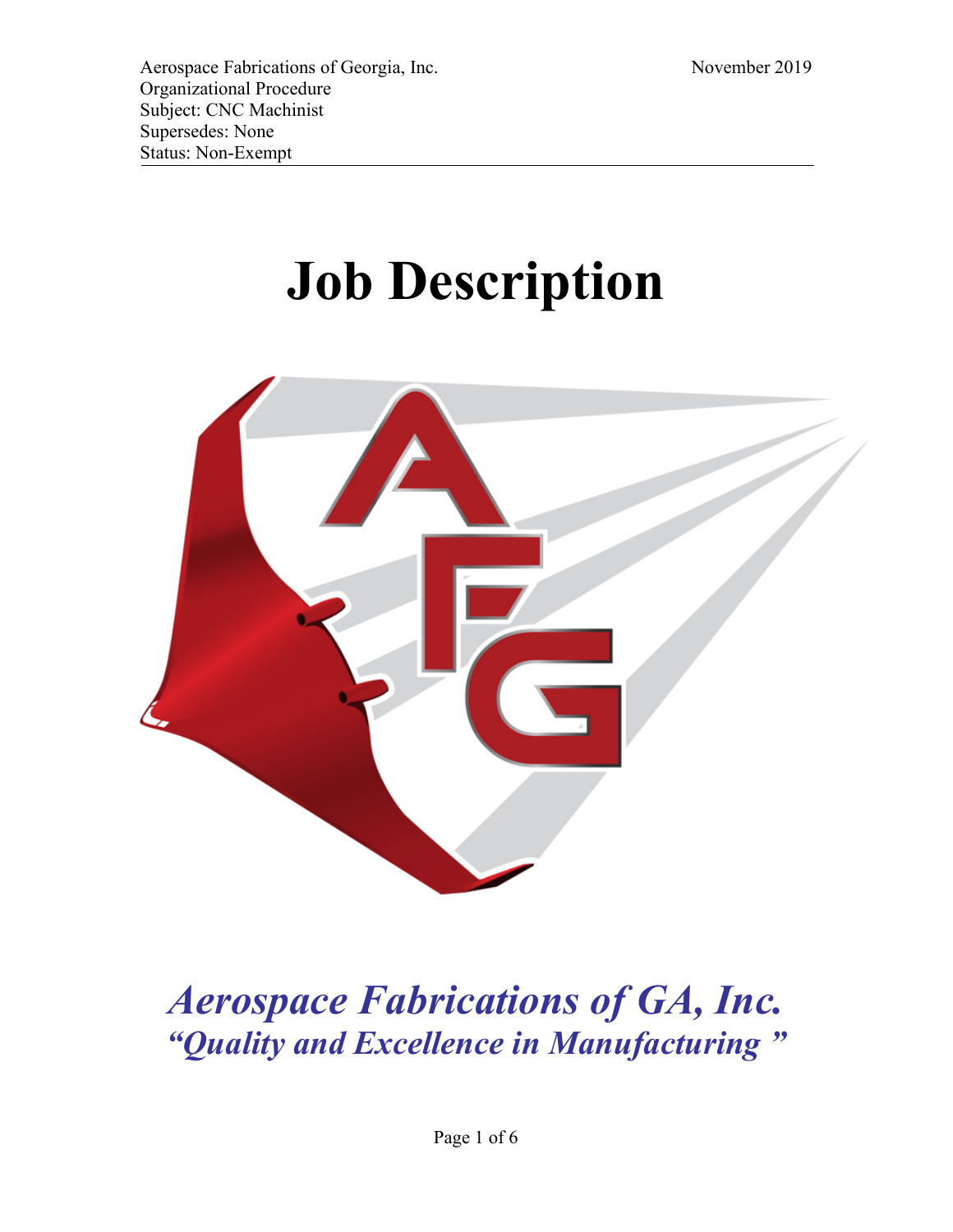#### **1.0 FUNCTION**

This procedure establishes and describes the requirements, reporting relationships, authority, responsibilities, duties and measurements of performance for the functional position of a CNC Machinist. The CNC Machinist is responsible for the daily operation of the CNC machine function for manufacturing parts to design and quality standards as established by the company.

#### **2.0 REQUIREMENTS**

| 2.1  | <b>EDUCATION:</b>  | Required:  | High School Diploma or GED                                                                                              |
|------|--------------------|------------|-------------------------------------------------------------------------------------------------------------------------|
|      |                    | Preferred: | Completion of Machine Tool Tech<br>training course or equivalent,<br>experience may be substituted.                     |
| 2.2. | <b>EXPERIENCE:</b> | Required:  | 1 year experience in CNC machine<br>operation and set-up.                                                               |
|      |                    | Preferred: | 2 years experience in all phases of<br>CNC machine operation with<br>manual machine experience and<br>training ability. |
| 2.3  | LICENSE:           | Required:  | A valid driver's license is required<br>for commuting.                                                                  |

- 2.4 SKILLS, KNOWLEDGE AND ABILITIES: Must have knowledge of manual and CNC machine functions and operations. Must have the ability to read and interpret blue prints, basic computer skills, and math proficiency, and have an understanding of basic quality control concepts.
- 2.5 PHYSICAL: Body Positions: Prolonged standing, walking, and lifting of materials and parts of up to 70 pounds each. Body Movements: Carrying, use of hands, eyes, arms, and voice.

2.6 MENTAL:

Requires statistical and analytical knowledge, using general business math skills and a general knowledge of computer systems. Ability to meet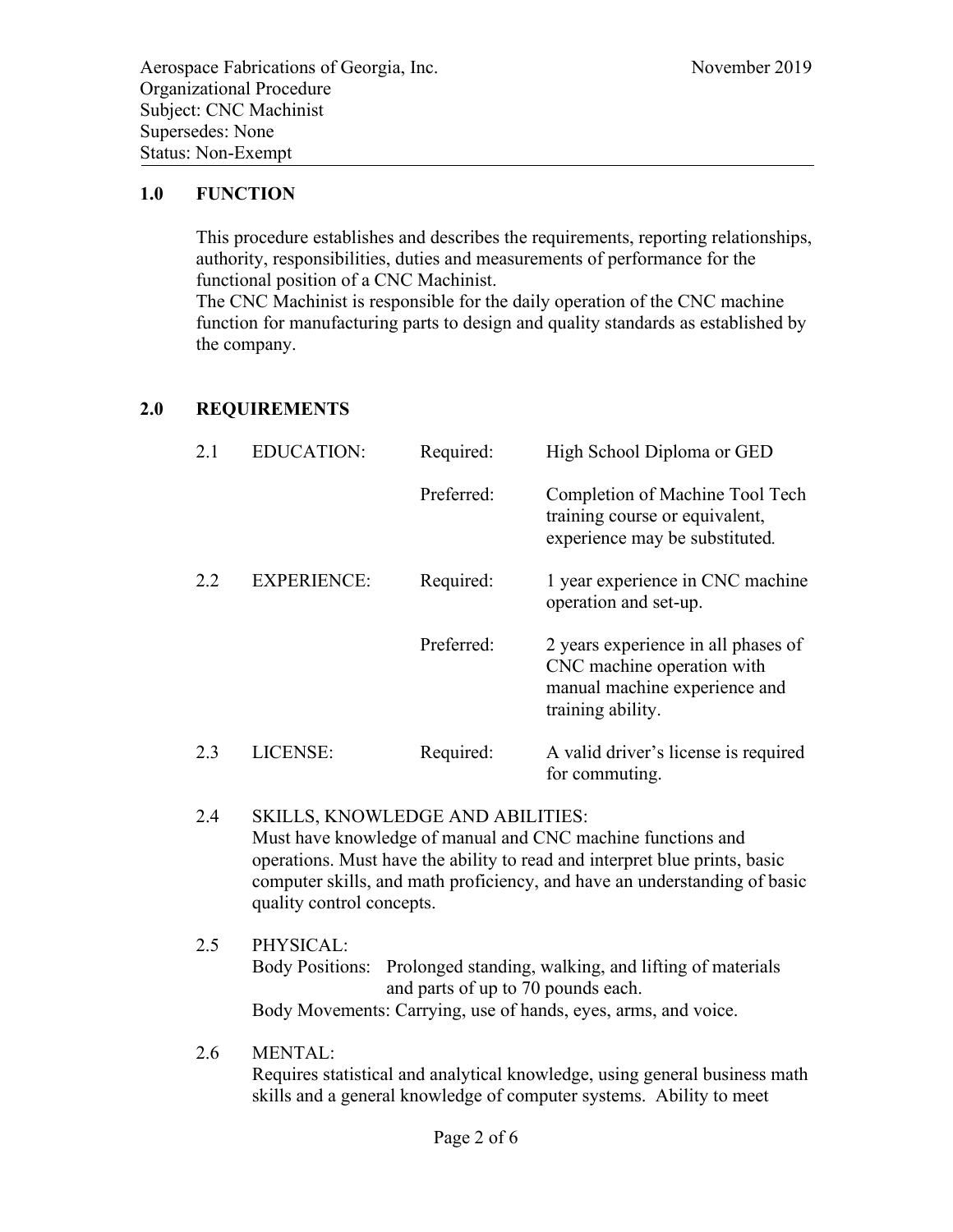deadlines and work under rush delivery situations. Language requirements are reading, writing, spelling and the ability to communicate clearly in English language.

2.7 WORKING CONDITIONS: Inside an air conditioned machine parts factory.

#### **3.0 REPORTING RELATIONSHIPS:**

- 3.1 The CNC Machinist reports to the Shop Foreman.
- 3.2 In the absence of the Shop Foreman, the CNC Machinist will report to the Director of Production.

#### **4.0 AUTHORITY**

The CNC Machinist receives sufficient authority from, and is accountable to, the shop foreman for the accomplishment of all assigned duties and responsibilities

#### **5.0 DUTIES AND RESPONSIBILITIES**

The principle duties and responsibilities of the CNC Machinist include, but are not limited to:

- 5.1 Constantly monitors CNC work in process for accuracy and quality.
- 5.2 Keep CNC machines running to maximize production efficiency.
- 5.3 Properly load and unload CNC programs.
- 5.4 Touch off tooling associated with programs.
- 5.5 Complete CNC machine setup.
- 5.6 Extensive knowledge of quality control and SPC.
- 5.7 Complete job setups for 3 axis work.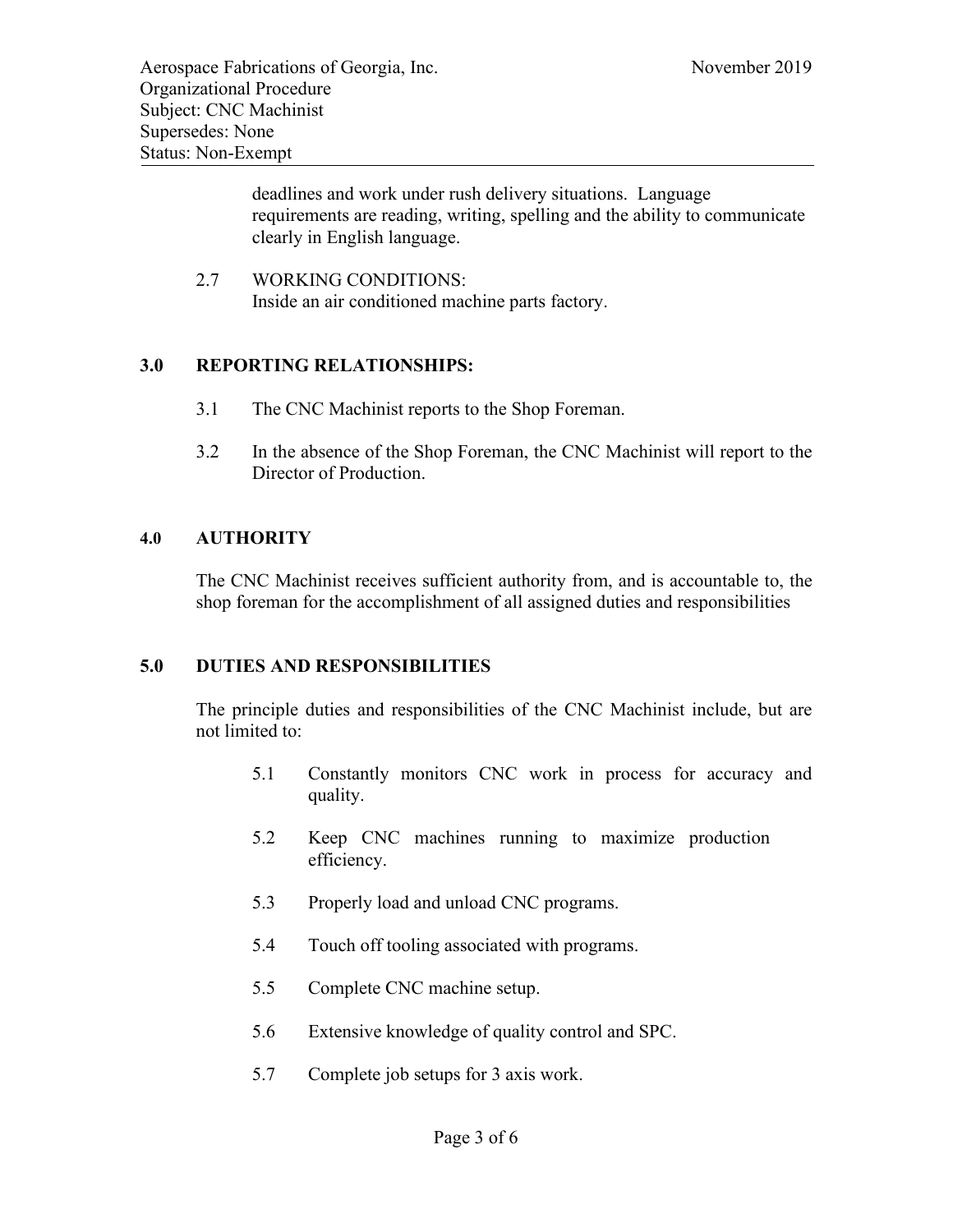| 5.8  | Perform upkeep required on machine.                                                                                                         |
|------|---------------------------------------------------------------------------------------------------------------------------------------------|
| 5.9  | Properly load and unload parts from machines.                                                                                               |
| 5.10 | Methods of continuous process improvement are understood and<br>practiced.                                                                  |
| 5.11 | Continuous effort to reduce cycle times while maintaining quality<br>standards.                                                             |
| 5.12 | Confidently makes decisions using good judgment and learning if<br>they fail.                                                               |
| 5.13 | Able to grasp facts and situations completely and be able to<br>determine when to take action and when additional information is<br>needed. |
| 5.14 | Stays in assigned area and remains focused on the task at<br>hand.                                                                          |
| 5.15 | Accurately clock in and out on assigned jobs.                                                                                               |
| 5.16 | Properly continue jobs from previous stopping point or from prior<br>shift.                                                                 |
| 5.17 | Keep machine coolant levels at proper levels and the tank clean.                                                                            |
| 5.18 | Maintain a clean and orderly work area.                                                                                                     |
| 5.19 | Gather proper tools, setup instructions and programs for next job.                                                                          |
| 5.20 | Machine setup is torn down upon completion of job and new<br>instructions are obtained from supervisor/work queue.                          |
| 5.21 | Verify that the first run part is good prior to QA inspection. Once<br>approved continue balance of production run.                         |
| 5.22 | Maintain $\leq 2\%$ scrap rate.                                                                                                             |
| 5.23 | Reports to work on-time and is a dependable employee.                                                                                       |
| 5.24 | Follows company safety rules and regulations as detailed in the<br>company handbook.                                                        |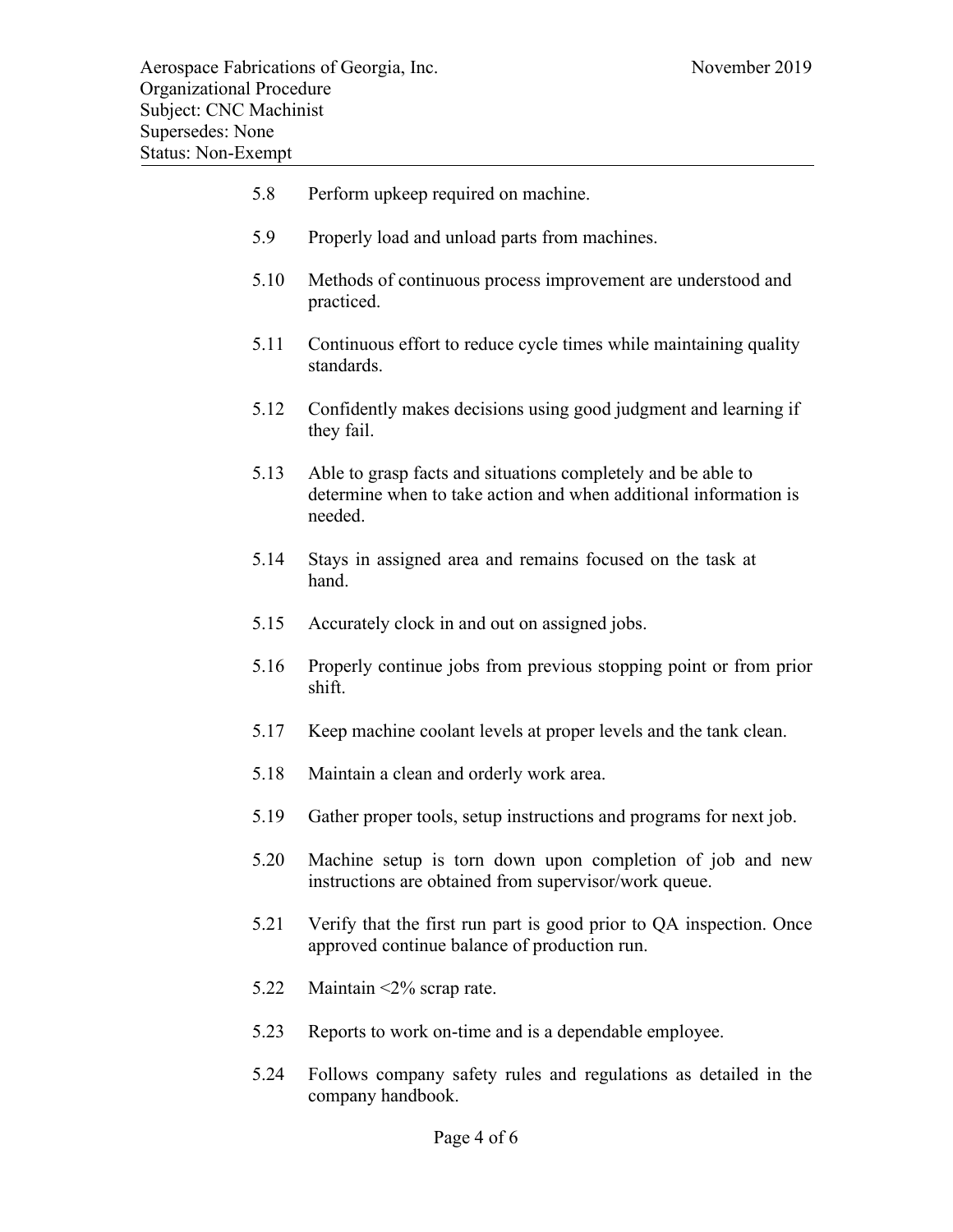- 5.25 Performs other duties as assigned by the shop foreman.
- 5.26 Makes valuable use of time during "dead times."
- 5.27 Respects and works well with the entire AFG team.

## **6.0 OTHER JOB CRITERIA (If applicable)**

- 6.1 Complete job setups for  $4<sup>th</sup>$  and  $5<sup>th</sup>$  axis work.
- 6.2 Train lower level machinist when required to advance skills and quality.
- 6.3 Performs deburr sanding on the parts that are running.
- 6.4 Assist in manual machine department as needed.

The performance of the CNC Machinist of Aerospace Fabrications of Georgia, Inc. relative to the responsibilities and duties assigned, on a consistent basis is of utmost importance to the success of the organization. The Shop Foreman will make yearly evaluations of performance for the CNC Machinist, relative to the above responsibilities.